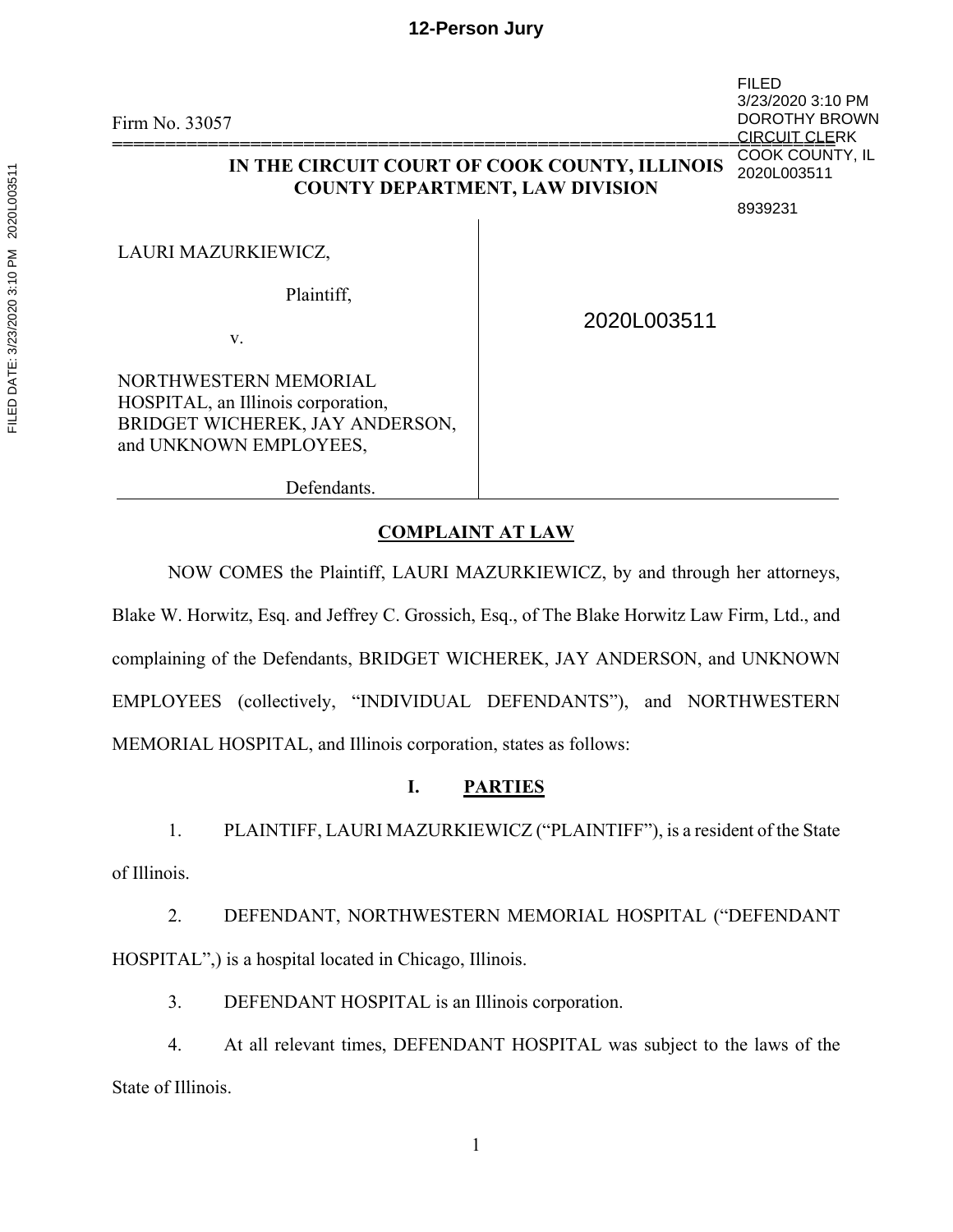5. DEFENDANT, BRIDGET WICHEREK ("DEFENDANT WICHEREK"), is an employee of DEFENDANT HOSPITAL.

6. At all times material and relevant to this Complaint, DEFENDANT WICHEREK was PLAINTIFF'S supervisor.

7. At all times material and relevant to this Complaint, DEFENDANT WICHEREK was acting withing the scope of her employment with DEFENDANT HOSPITAL.

8. DEFENDANT, JAY ANDERSON ("DEFENDANT ANDERSON"), is an employee of DEFENDANT HOSPITAL.

9. At all times material and relevant to this Complaint, DEFENDANT ANDERSON was the president of DEFENDANT HOSPITAL.

10. At all times material and relevant to this Complaint, DEFENDANT ANDERSON was acting within the scope of his employment with DEFENDANT HOSPITAL.

11. DEFENDANTS, UNKNOWN EMPLOYEES, are employees of DEFENDANT HOSPITAL, supervisory to the PLAINTIFF and possess the power to employ and/or terminate the PLAINTIFF.

12. At all times material and relevant to this Complaint, DEFENDANT UNKNOWN EMPLOYEES were acting within the scope of their employment with DEFENDANT HOSPITAL.

## **II. FACTS**

13. DEFENDANT HOSPITAL hired PLAINTIFF as a nurse.

14. DEFENDANT HOSPITAL hired PLAINTIFF through the staffing agency TotalMed Healthcare Staffing.

15. DEFENDANT HOSPITAL hired PLAINTIFF on or about August 5, 2019.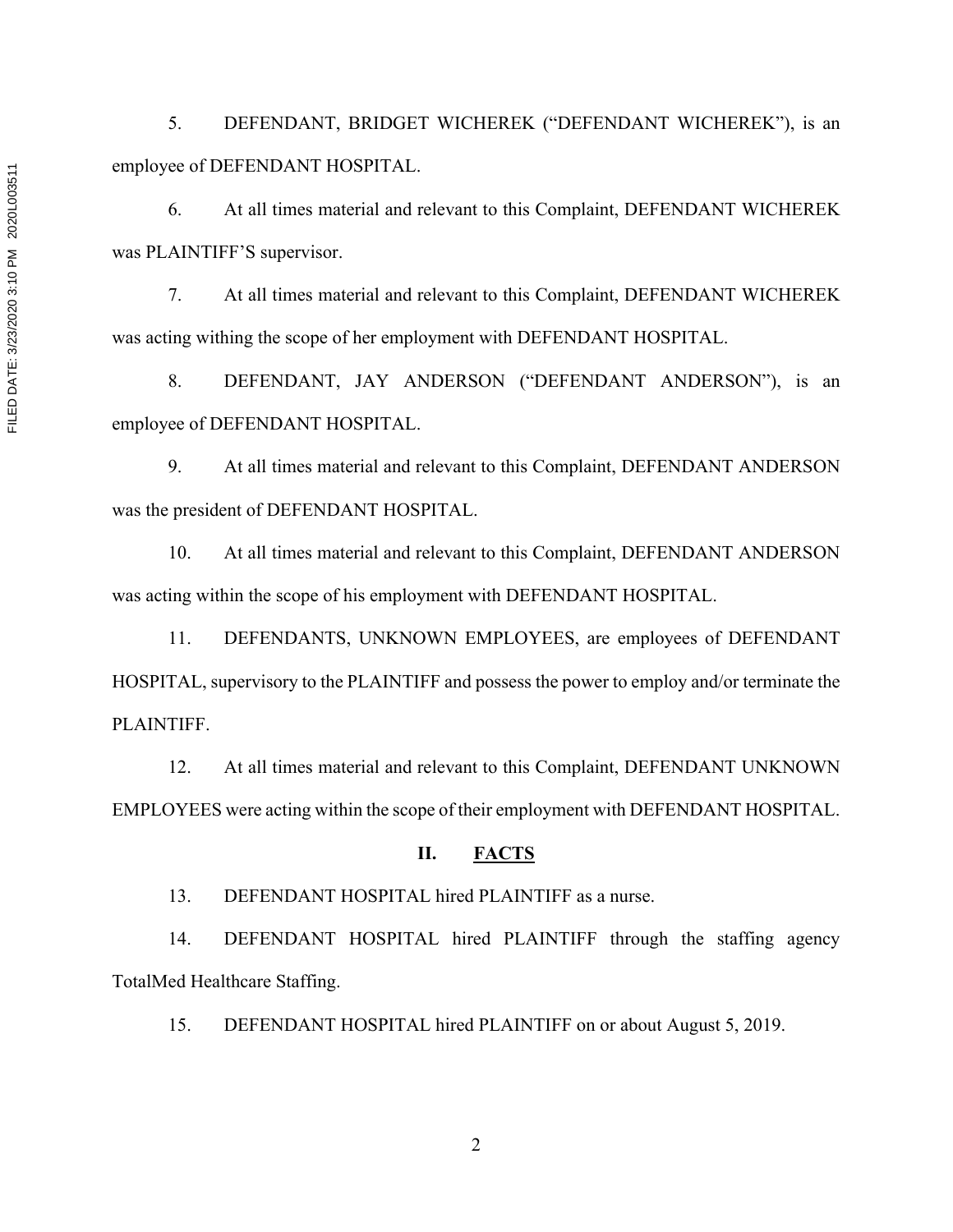16. PLAINTIFF was working as a nurse at DEFENDANT HOSPITAL in March of 2020.

17. In March of 2020, DEFENDANT HOSPITAL was accepting and treating individuals who had been diagnosed with COVID-19.

18. In March of 2020, individuals who had been diagnosed with COVID-19 were present on the premises of DEFENDANT HOSPITAL.

19. As a nurse at DEFENDANT HOSPITAL, PLAINTIFF was exposed to individuals who had been diagnosed with COVID-19.

20. As a nurse at DEFENDANT HOSPITAL, PLAINTIFF had contact with individuals who had been diagnosed with COVID-19.

21. PLAINTIFF was present on the premises of DEFENDANT HOSPITAL while individuals who had been diagnosed with COVID-19 were also present on the premises of DEFENDANT HOSPITAL.

22. As a nurse at DEFENDANT HOSPITAL, PLAINTIFF was at risk of contracting COVID-19.

23. As a nurse at DEFENDANT HOSPITAL, PLAINTIFF was at a greater risk of contracting COVID-19 than the general public.

24. PLAINTIFF was in possession of Particulate Respirator N95 facemasks.

25. Particulate Respirator N95 facemasks, when worn, are more effective at preventing the wearer from contracting COVID-19 than other facemasks, including those masks provided by the DEFENDANT HOSPITAL.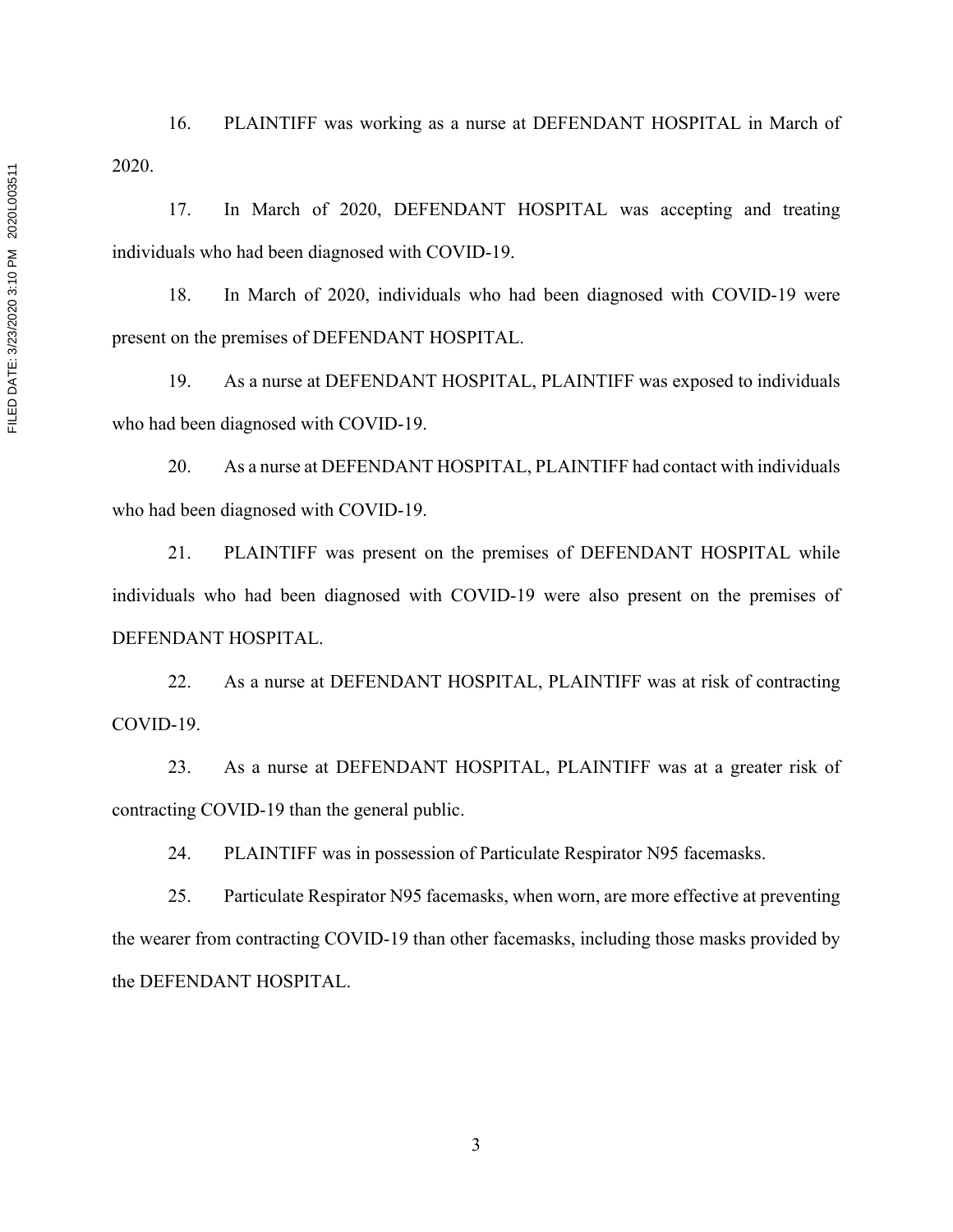26. In March of 2020, DEFENDANT HOSPITAL, by and through its employees and/or agents, did not give Particulate Respirator N95 facemasks to all staff and/or employees of DEFENDANT HOSPITAL.

27. In March of 2020, DEFENDANT HOSPITAL, by and through its employees and/or agents, distributed less-effective facemasks to staff and/or employees of DEFENDANT HOSPITAL.

28. In March of 2020, DEFENDANT HOSPITAL, by and through its employees and/or agents, gave less-effective facemasks to staff and/or employees of DEFENDANT HOSPITAL.

29. In March of 2020, DEFENDANT HOSPITAL, by and through its employees and/or agents, distributed facemasks that were not Particulate Respirator N95 facemasks.

30. In March of 2020, DEFENDANT HOSPITAL, by and through its employees and/or agents, gave staff and/or employees of DEFENDANT HOSPITAL facemasks that were not Particulate Respirator N95 facemasks.

31. In March of 2020, DEFENDANT HOSPITAL, by and through its employees and/or agents, mandated that staff and/or employees of DEFENDANT HOSPITAL wear facemasks that were not Particulate Respirator N95 facemasks.

32. In March of 2020, DEFENDANT HOSPITAL, by and through its employees and/or agents, mandated that staff and/or employees of DEFENDANT HOSPITAL wear facemasks that were not Particulate Respirator N95 facemasks. The facemasks that were mandated for use by staff and/or employees of DEFENDANT HOSPITAL were less safe and less effective than Particulate Respirator N95 facemasks.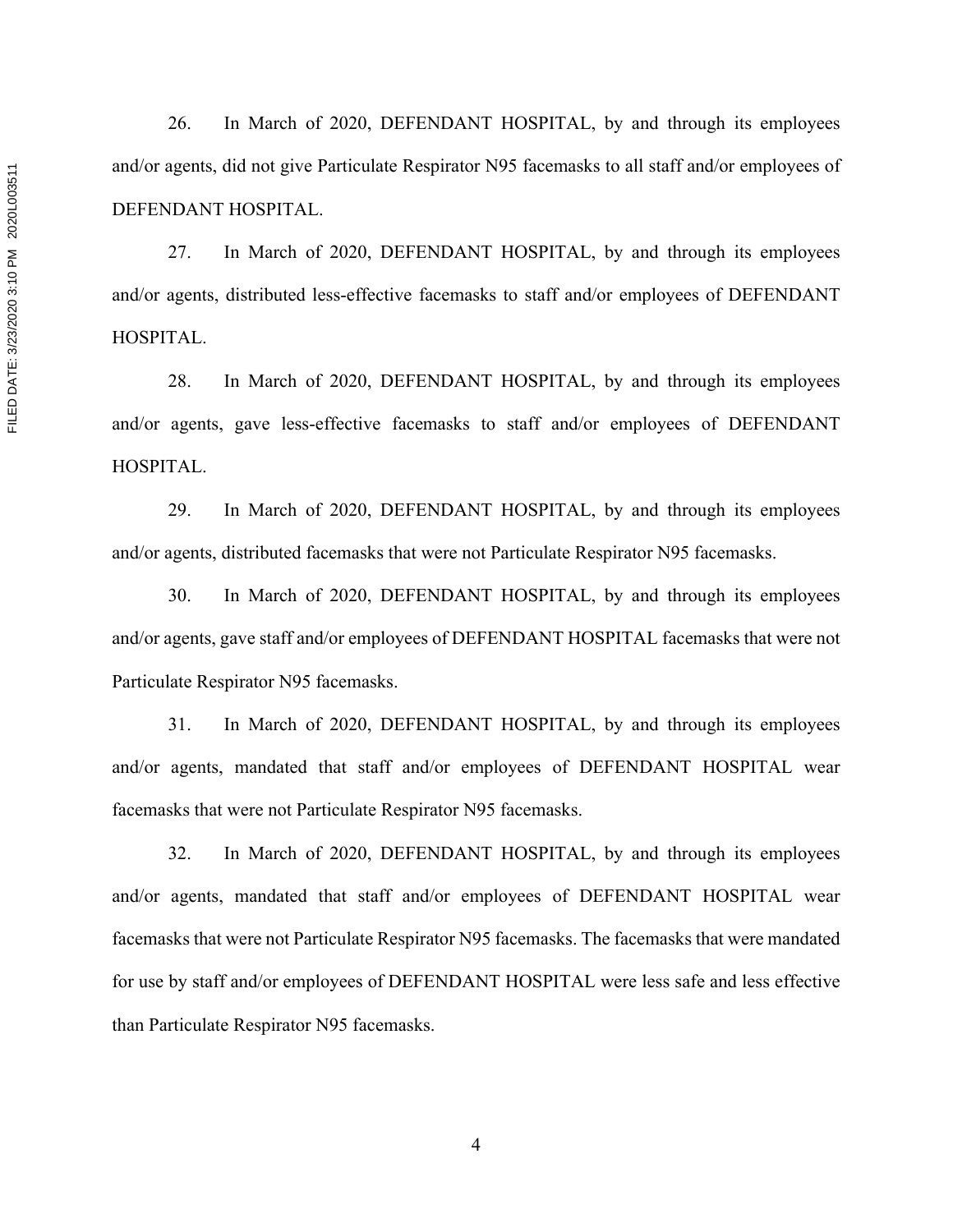33. In March of 2020, DEFENDANT HOSPITAL, by and through its employees and/or agents, did not permit staff and/or employees of DEFENDANT HOSPITAL to wear Particulate Respirator N95 facemasks.

34. In March of 2020, DEFENDANT HOSPITAL, by and through its employees and/or agents, did not permit staff and/or employees of DEFENDANT HOSPITAL to wear Particulate Respirator N95 facemasks while staff and/or employees were on the premises of DEFENDANT HOSPITAL.

35. In March of 2020, DEFENDANT HOSPITAL, by and through its employees and/or agents, did not permit staff and/or employees of DEFENDANT HOSPITAL to wear Particulate Respirator N95 facemasks while staff and/or employees were working at DEFENDANT HOSPITAL.

36. On March 18, 2020, PLAINTIFF sent an email to employees, agents, and/or supervisors stating that Particulate Respirator N95 facemasks are safer and more effective than the facemasks distributed and mandated by DEFENDANT HOSPITAL.

37. On March 18, 2020, PLAINTIFF sent an email to PLAINTIFF'S coworkers and/or supervisors at DEFENDANT HOSPITAL, warning them that Particulate Respirator N95 masks were safer and more effective than the facemasks distributed and mandated by DEFENDANT HOSPITAL.

38. On March 18, 2020, PLAINTIFF sent an email to employees, agents, and/or supervisors stating that PLAINTIFF would be wearing a Particulate Respirator N95 facemask to work at the hospital.

39. PLAINTIFF sent said email for the purpose of promoting public health.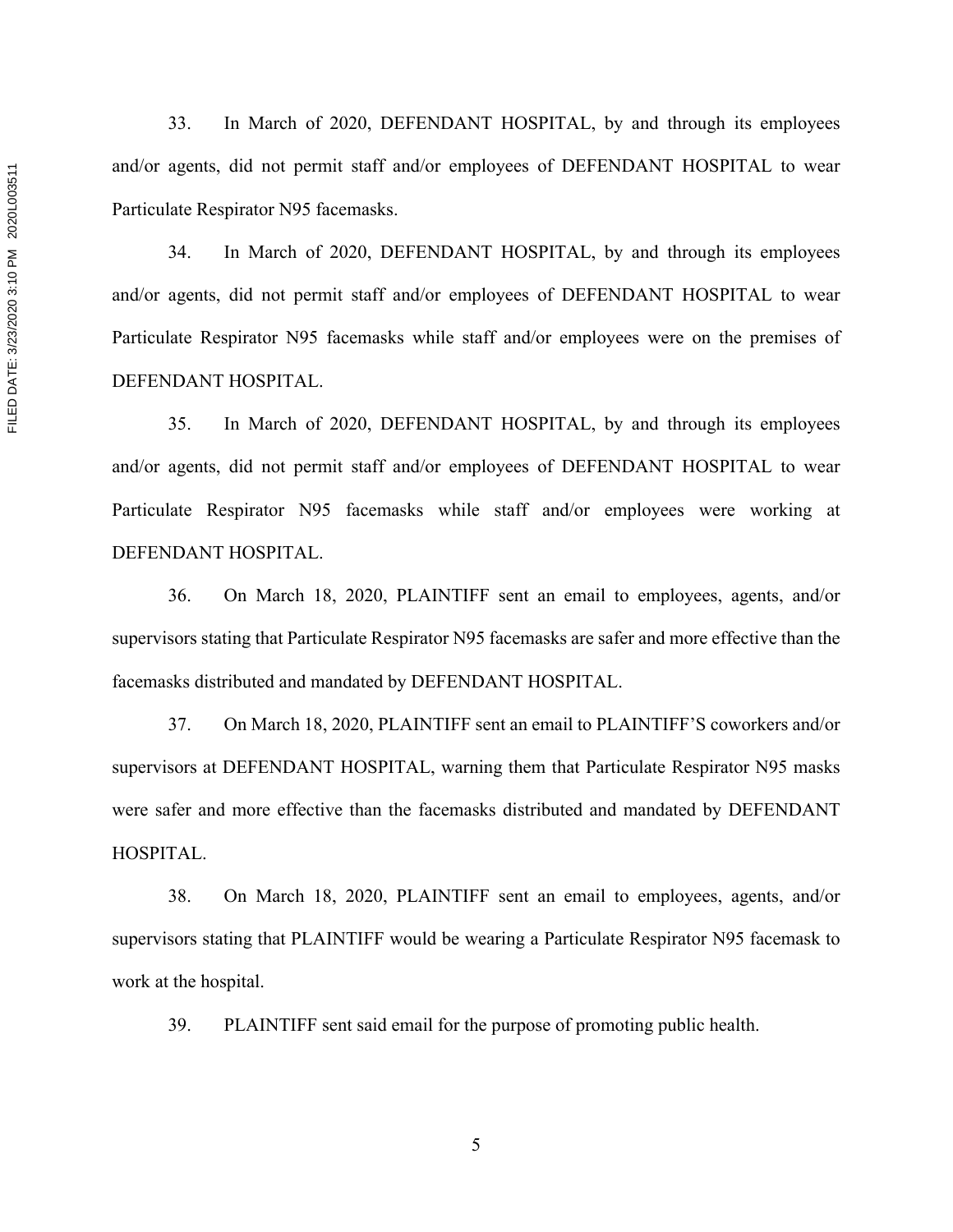40. PLAINTIFF sent said email for the purpose of promoting the health of PLAINTIFF'S coworkers at DEFENDANT HOSPITAL.

41. PLAINTIFF sent said email while knowing that PLAINTIFF was accurate in stating that Particulate Respirator N95 facemasks were safer and more effective than the facemasks distributed and mandated by DEFENDANT HOSPITAL.

42. PLAINTIFF'S email exposed DEFENDANT HOSPITAL'S malfeasance.

43. On March 19, 2020, PLAINTIFF wore a Particulate Respirator N95 facemask on the premises of DEFENDANT HOSPITAL.

44. On March 19, 2020, PLAINTIFF wore a Particulate Respirator N95 facemask while PLAINTIFF was working for DEFENDANT HOSPITAL.

45. On March 19, 2020, DEFENDANT HOSPITAL, through the INDIVIDUAL DEFENDANTS, terminated the employment of PLAINTIFF.

46. DEFENDANT HOSPITAL, through the INDIVIDUAL DEFENDANTS, terminated PLAINTIFF in order to prevent PLAINTIFF from speaking out about DEFENDANT HOSPITAL'S malfeasance.

47. DEFENDANT HOSPITAL, through the INDIVIDUAL DEFENDANTS, terminated PLAINTIFF for the purpose of quelling PLAINTIFF'S speech.

48. DEFENDANT HOSPITAL'S termination of PLAINTIFF, through the INDIVIDUAL DEFENDANTS, did in fact quell PLAINTIFF'S speech.

49. Alternatively, DEFENDANT WICHEREK terminated the employment of PLAINTIFF.

50. Alternatively, DEFENDANT ANDERSON terminated the employment of PLAINTIFF.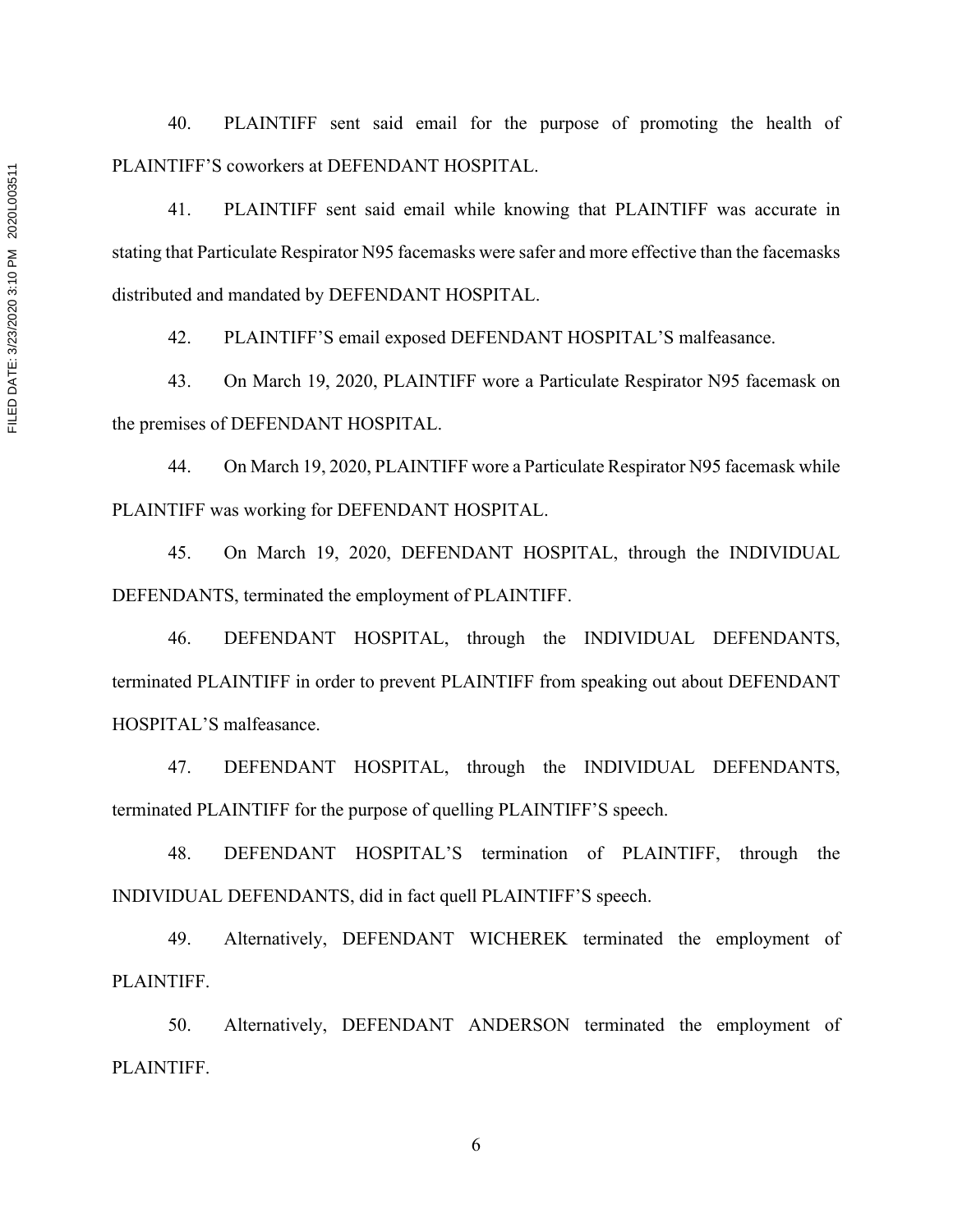51. Alternatively, DEFENDANT UNKNOWN EMPLOYEES terminated the employment of PLAINTIFF.

52. PLAINTIFF was terminated for warning employees, agents, and/or supervisors of DEFENDANT HOSPITAL that the distributed and mandated facemasks were unsafe.

53. PLAINTIFF was terminated for warning PLAINTIFF'S coworkers and/or supervisors that the distributed and mandated facemasks were unsafe, and in retaliation.

54. Alternatively, PLAINTIFF was terminated for wearing a Particulate Respirator N95 facemask.

# **COUNT I**

## **Retaliatory Discharge (DEFENDANT HOSPITAL, DEFENDANT WICHEREK, DEFENDANT ANDERSON, AND DEFENDANT UNKNOWN EMPLOYEES)**

55. PLAINTIFF re-alleges paragraphs 1-54 as though fully set forth herein.

56. PLAINTIFF engaged in a protected activity when PLAINTIFF reported unsafe

work conditions to PLAINTIFF'S coworkers and/or supervisors.

57. PLAINTIFF engaged in protected activity when PLAINTIFF reported a public safety and public policy concern to PLAINTIFF'S coworkers and/or supervisors.

58. PLAINTIFF attempted to disclose public corruption and/or wrongdoing.

59. DEFENDANT HOSPITAL, through the INDIVIDUAL DEFENDANTS,

terminated PLAINTIFF'S employment because PLAINTIFF engaged in protected activity.

60. Alternatively, DEFENDANT WICHEREK terminated PLAINTIFF'S employment because PLAINTIFF engaged in protected activity.

61. Alternatively, DEFENDANT ANDERSON terminated PLAINTIFF'S employment because PLAINTIFF engaged in protected activity.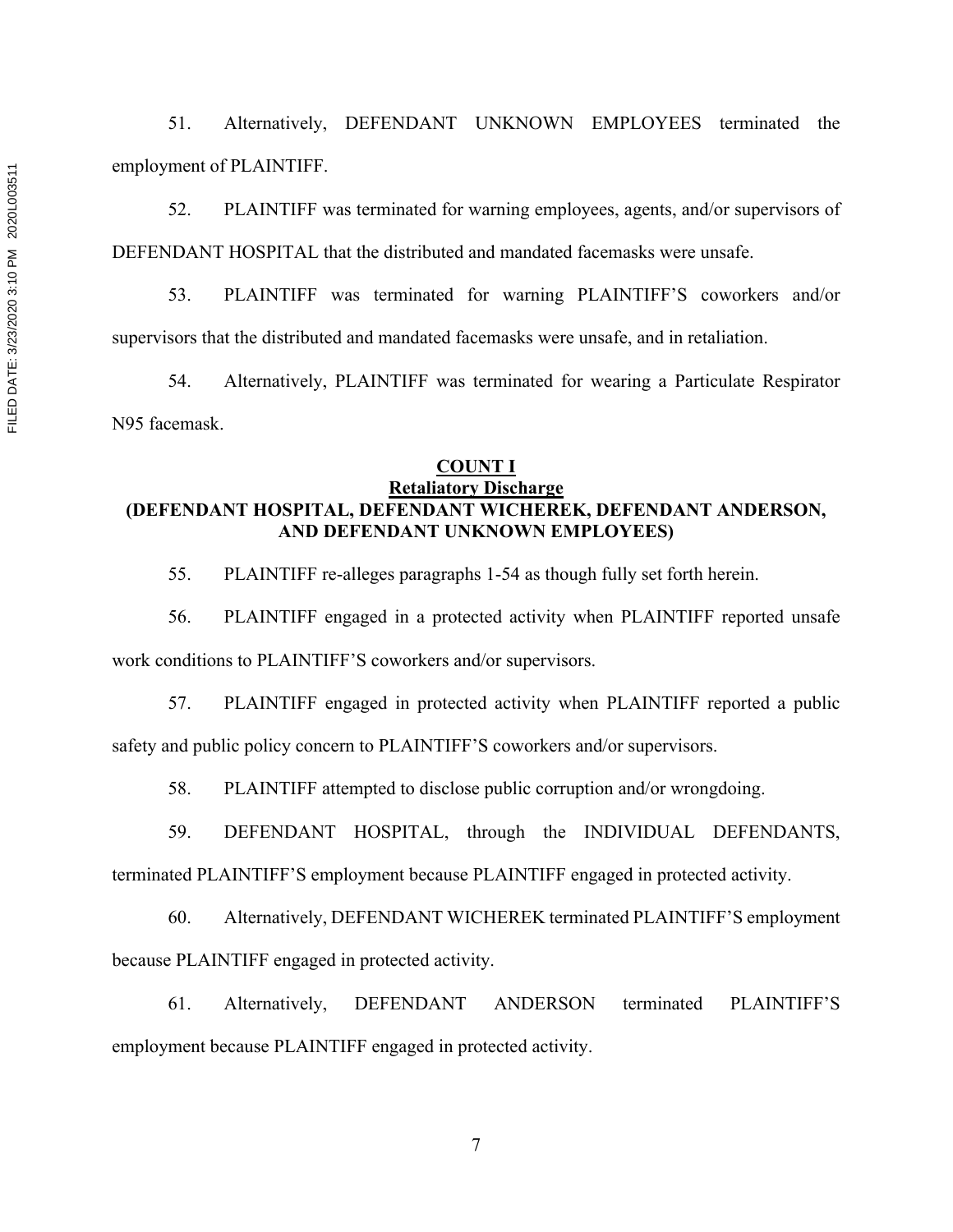62. Alternatively, DEFENDANT UNKNOWN EMPLOYEES terminated PLAINTIFF'S employment because PLAINTIFF engaged in protected activity.

63. As a result of being terminated, PLAINTIFF suffered damages, including emotional and psychological damages, pain and suffering, and lost wages.

WHEREFORE, PLAINTIFF prays for judgment against DEFENDANT HOSPITAL, DEFENDANT WICHEREK, DEFENDANT ANDERSON, and DEFENDANT UNKNOWN EMPLOYEES in an amount in excess of \$50,000, and such other additional relief as this Honorable Court deems just and equitable.

#### **COUNT II**

## **Retaliation in Violation of 740 ILCS 174/20.1 (DEFENDANT HOSPITAL, DEFENDANT WICHEREK, DEFENDANT ANDERSON, AND DEFENDANT UNKNOWN EMPLOYEES)**

64. PLAINTIFF re-alleges paragraphs 1-54 as though fully set forth herein.

65. PLAINTIFF attempted to disclose public corruption and/or wrongdoing.

66. In response, DEFENDANT HOSPITAL, through the INDIVIDUAL

DEFENDANTS, took an action that was materially adverse to PLAINTIFF.

67. DEFENDANT HOSPITAL terminated PLAINTIFF, through the INDIVIDUAL

DEFENDANTS, because PLAINTIFF attempted to disclose public corruption and/or wrongdoing.

68. Alternatively, DEFENDANT WICHEREK terminated PLAINTIFF because

PLAINTIFF attempted to disclose public corruption and/or wrongdoing.

69. Alternatively, DEFENDANT ANDERSON terminated PLAINTIFF because PLAINTIFF attempted to disclose public corruption and/or wrongdoing.

70. Alternatively, DEFENDANT UNKNOWN EMPLOYEES terminated PLAINTIFF

because PLAINTIFF attempted to disclose public corruption and/or wrongdoing.

FILED DATE: 3/23/2020 3:10 PM 2020L003511 FILED DATE: 3/23/2020 3:10 PM 2020L003511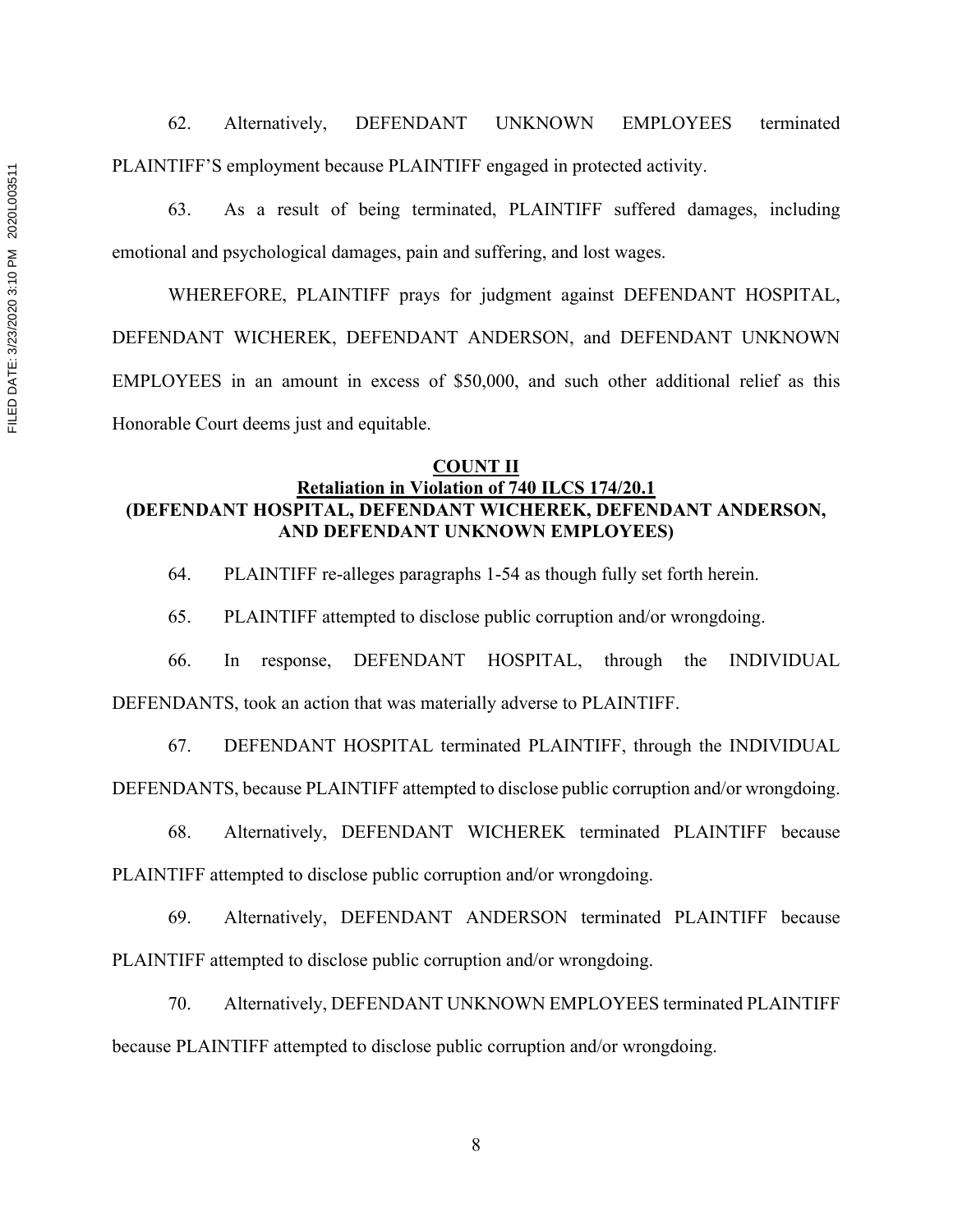71. As a result of being terminated, PLAINTIFF suffered damages, including emotional and psychological damages, pain and suffering, and lost wages.

WHEREFORE, PLAINTIFF prays for judgment against DEFENDANT HOSPITAL, DEFENDANT WICHEREK, DEFENDANT ANDERSON, and DEFENDANT UNKNOWN EMPLOYEES in an amount in excess of \$50,000, attorneys' fees, and such other additional relief as this Honorable Court deems just and equitable.

## **COUNT III** *Respondeat Superior*  **(DEFENDANT HOSPITAL)**

72. PLAINTIFF re-alleges paragraphs 1-71 as though fully set forth herein.

73. DEFENDANT HOSPITAL is the employer of DEFENDANT WICHEREK, DEFENDANT ANDERSON, and DEFENDANT UNKNOWN EMPLOYEES alleged above.

74. The aforesaid acts of DEFENDANT WICHEREK, DEFENDANT ANDERSON, and DEFENDANT UNKNOWN EMPLOYEES were committed in the scope of their employment, and, therefore, DEFENDANT HOSPITAL, as principal, is liable for the actions of its agents under the doctrine of *respondeat superior*.

WHEREFORE, should DEFENDANT WICHEREK, DEFENDANT ANDERSON, and/or DEFENDANT UNKNOWN EMPLOYEES, in their individual capacities, be found liable for any of the alleged counts in this cause, PLAINTIFF demands that, pursuant to the doctrine of *respondeat superior*, DEFENDANT HOSPITAL pay any judgment against DEFENDANT WICHEREK, DEFENDANT ANDERSON, and/or DEFENDANT UNKNOWN EMPLOYEES.

#### **JURY DEMAND**

PLAINTIFF demands trial by a twelve-person jury.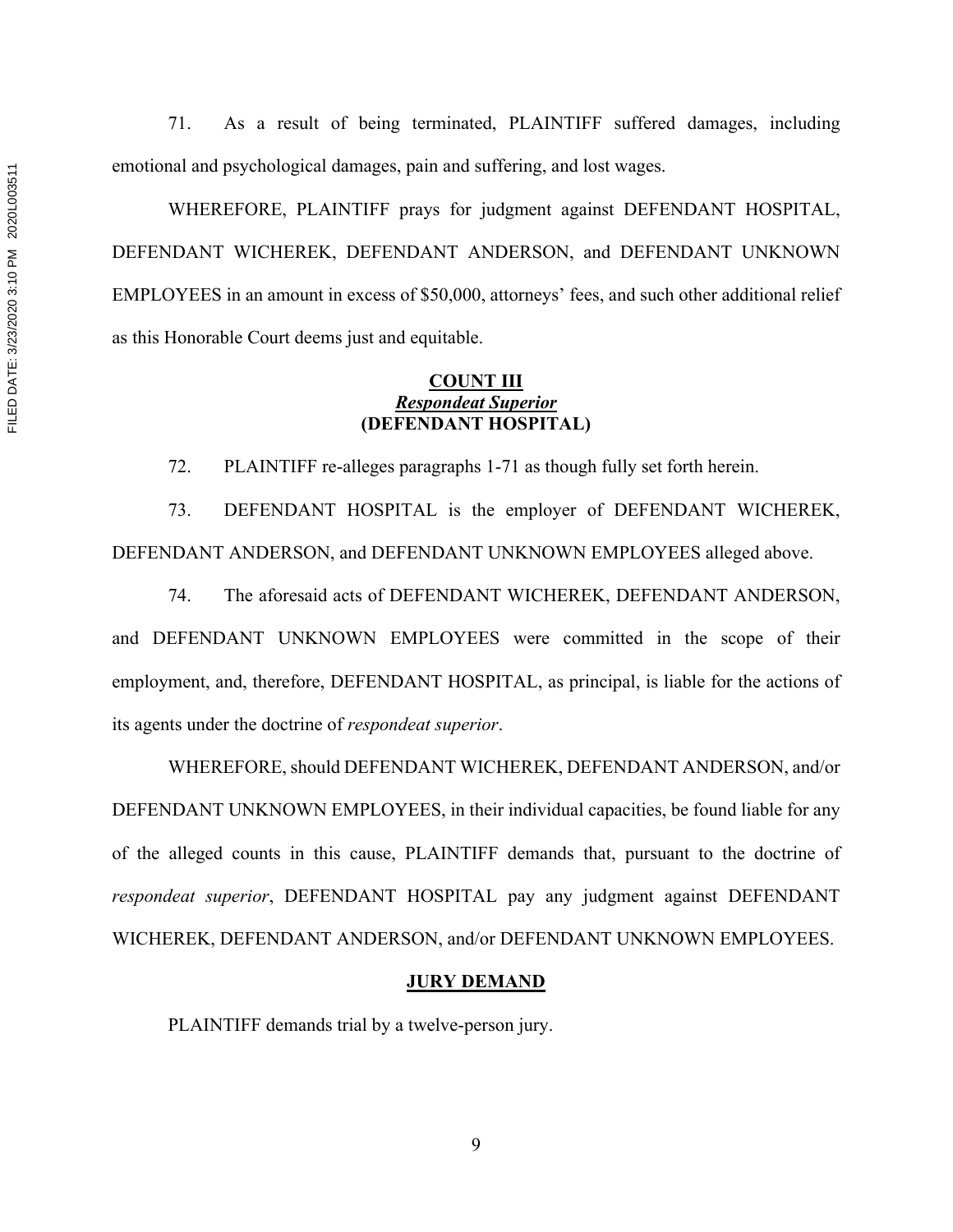Respectfully submitted,

*s/Jeffrey C. Grossich\_\_\_\_\_\_\_\_\_\_\_\_*

Attorney for Plaintiff

Firm No. 33057 Blake W. Horwitz, Esq. Jeffrey C. Grossich, Esq. **The Blake Horwitz Law Firm, Ltd.**  111 West Washington Street, Suite 1611 Chicago, Illinois 60602 Phone: (312) 676-2100 Fax: (312) 445-8741